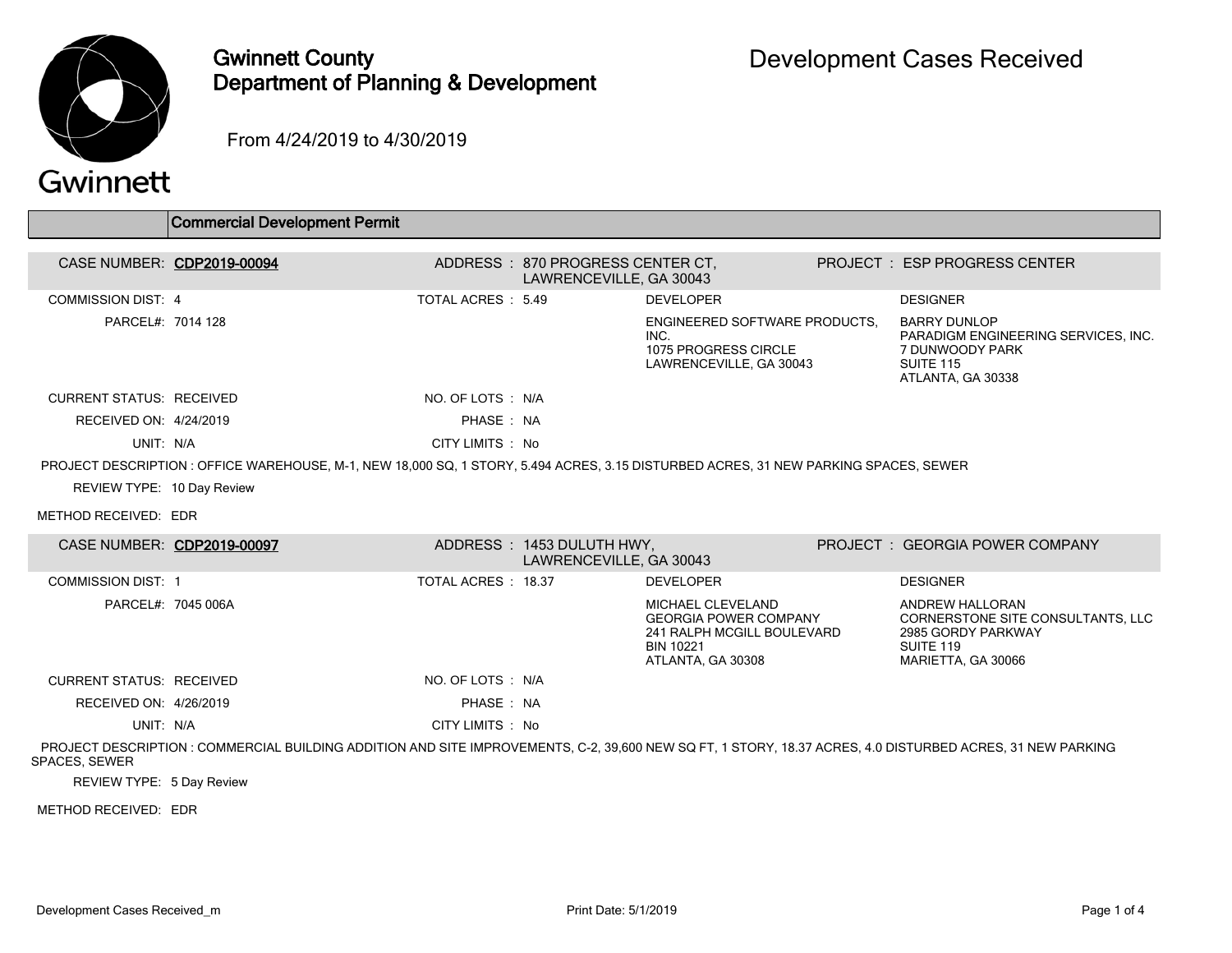|                                 | CASE NUMBER: CDP2019-00098              |                     | ADDRESS: 1560 INDIAN TRAIL LILBURN RD,<br>NORCROSS, GA 30093 |                                                                                                                                      | PROJECT : GC DOT (INDIAN TRAIL PARK AND<br>RIDE)                                                                                                                |
|---------------------------------|-----------------------------------------|---------------------|--------------------------------------------------------------|--------------------------------------------------------------------------------------------------------------------------------------|-----------------------------------------------------------------------------------------------------------------------------------------------------------------|
| <b>COMMISSION DIST: 1</b>       |                                         | TOTAL ACRES : 7.10  |                                                              | <b>DEVELOPER</b>                                                                                                                     | <b>DESIGNER</b>                                                                                                                                                 |
| PARCEL#: 6199 108               |                                         |                     |                                                              | <b>KAREN WINGER</b><br><b>GWINNETT COUNTY TRANSIT</b><br>75 LANGLEY DRIVE<br>LAWRENCEVILLE, GA 30046                                 | <b>CHRIS MANES</b><br>WOLVERTON AND ASSOCIATES, INC.<br>6745 SUGARLOAF PARKWAY<br>SUITE 100<br>DULUTH, GA 30097                                                 |
| <b>CURRENT STATUS: RECEIVED</b> |                                         | NO. OF LOTS : N/A   |                                                              |                                                                                                                                      |                                                                                                                                                                 |
| RECEIVED ON: 4/26/2019          |                                         | PHASE: NA           |                                                              |                                                                                                                                      |                                                                                                                                                                 |
| UNIT: N/A                       |                                         | CITY LIMITS : No    |                                                              |                                                                                                                                      |                                                                                                                                                                 |
|                                 |                                         |                     |                                                              |                                                                                                                                      | PROJECT DESCRIPTION : GC DOT (INDIAN TRAIL PARK AND RIDE), TRANSIT FACILITY, SITE IMPROVEMENTS, ROW, 7.10 ACRES, 7.10 DISTURBED ACRES, 462 TOTAL PARKING SPACES |
| REVIEW TYPE: 5 Day Review       |                                         |                     |                                                              |                                                                                                                                      |                                                                                                                                                                 |
| METHOD RECEIVED: EDR            |                                         |                     |                                                              |                                                                                                                                      |                                                                                                                                                                 |
|                                 | CASE NUMBER: CDP2019-00099              |                     | ADDRESS: 5150 SUGARLOAF PKWY,<br>LAWRENCEVILLE, GA 30043     |                                                                                                                                      | PROJECT : GWINNETT TECHNICAL COLLEGE                                                                                                                            |
| <b>COMMISSION DIST: 1</b>       |                                         | TOTAL ACRES : 7.05  |                                                              | <b>DEVELOPER</b>                                                                                                                     | <b>DESIGNER</b>                                                                                                                                                 |
| PARCEL#: 7043 009               |                                         |                     |                                                              | <b>MIKE HOLLIMON</b><br>TECHNICAL COLLEGE SYSTEM OF<br><b>GEORGIA</b><br>1800 CENTURY PLACE<br><b>SUITE 550</b><br>ATLANTA, GA 30345 | <b>GALINA VOLFSON</b><br>PRECISION PLANNING. INC.<br><b>400 PIKE STREET</b><br>LAWRENCEVILLE, GA 30046                                                          |
| <b>CURRENT STATUS: RECEIVED</b> |                                         | NO. OF LOTS : N/A   |                                                              |                                                                                                                                      |                                                                                                                                                                 |
| RECEIVED ON: 4/26/2019          |                                         | PHASE: NA           |                                                              |                                                                                                                                      |                                                                                                                                                                 |
| UNIT: N/A                       |                                         | CITY LIMITS : No    |                                                              |                                                                                                                                      |                                                                                                                                                                 |
|                                 |                                         |                     |                                                              |                                                                                                                                      | PROJECT DESCRIPTION: GWINNETT TECHNICAL COLLEGE, PARKING EXPANSION, M-1 PER REZ1990-00039, 7.05 ACRES, 3.9 DISTURBED ACRES, 340 NEW PARKING SPACES, SEWER       |
| REVIEW TYPE: 5 Day Review       |                                         |                     |                                                              |                                                                                                                                      |                                                                                                                                                                 |
| METHOD RECEIVED: EDR            |                                         |                     |                                                              |                                                                                                                                      |                                                                                                                                                                 |
| <b>TOTAL FOR:</b>               | <b>Commercial Development</b><br>Permit | NO. OF CASES: 4     |                                                              | NO. OF LOTS: 0                                                                                                                       | <b>TOTAL ACRES: 38.01</b>                                                                                                                                       |
|                                 | <b>Final Plat</b>                       |                     |                                                              |                                                                                                                                      |                                                                                                                                                                 |
| CASE NUMBER: FPL2019-00017      |                                         |                     | ADDRESS: 2178 STONE MOUNTAIN HWY,<br>LILBURN, GA 30047       |                                                                                                                                      | <b>PROJECT : STONE MOUNTAIN TOYOTA</b>                                                                                                                          |
| <b>COMMISSION DIST: 3</b>       |                                         | TOTAL ACRES : 22.29 |                                                              | <b>DEVELOPER</b>                                                                                                                     | <b>DESIGNER</b>                                                                                                                                                 |
| PARCEL#: 6055 001               |                                         |                     |                                                              | <b>CHRIS DOHERTY</b><br>DOHERTY HOLDINGS FOURTEENTH. LLC ATWELL<br>2925 MALL HILL ROAD<br>LAKELANE, FL 33810                         | <b>ASHLEY HARPER</b><br>1255 LAKES PARKWAY<br>LAWRENCEVILLE, GA 30043                                                                                           |
| <b>CURRENT STATUS: RECEIVED</b> |                                         | NO. OF LOTS : 2     |                                                              |                                                                                                                                      |                                                                                                                                                                 |
| RECEIVED ON: 4/24/2019          |                                         | PHASE: NA           |                                                              |                                                                                                                                      |                                                                                                                                                                 |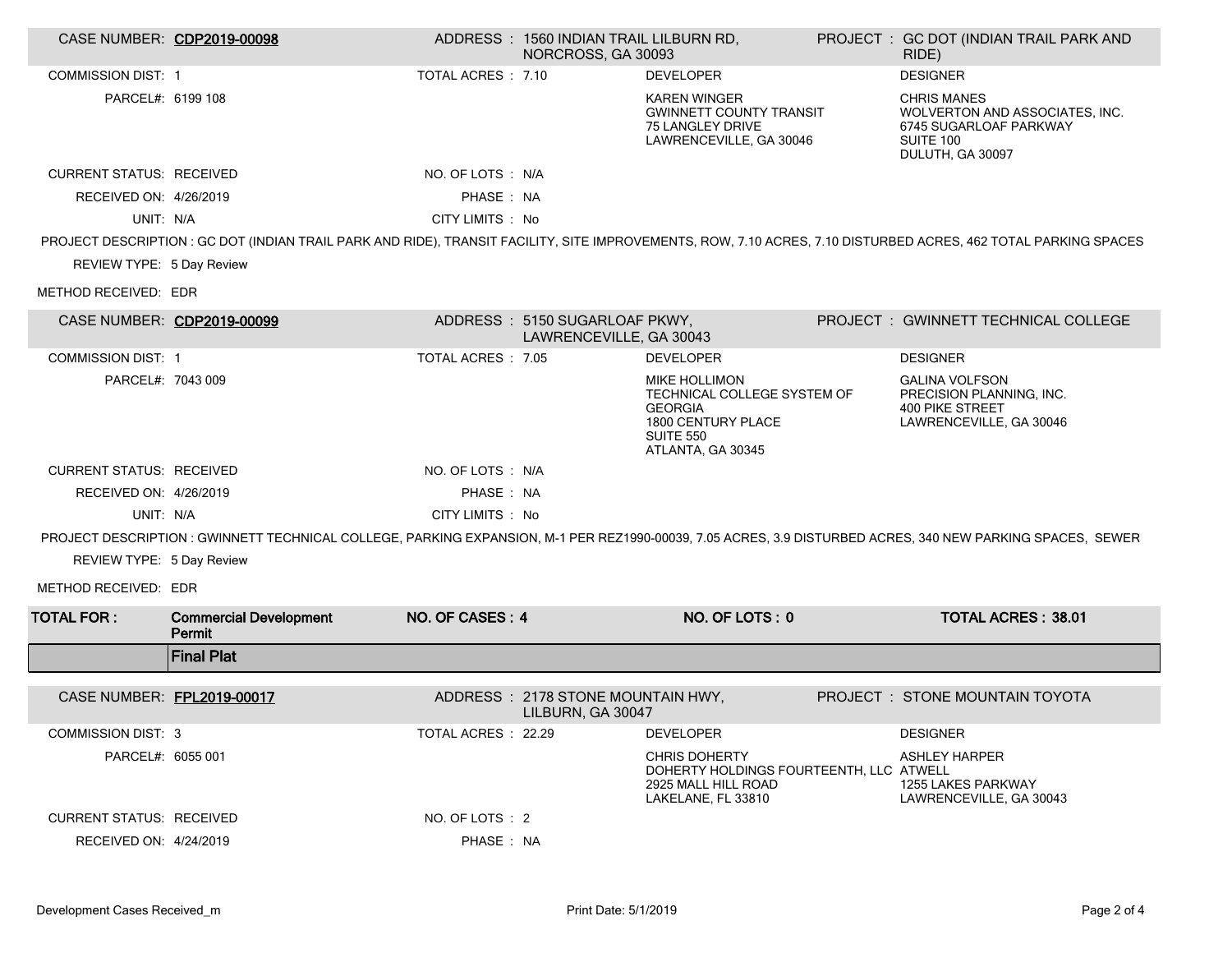## CASE NUMBER: FPL2019-00017 ADDRESS : 2178 STONE MOUNTAIN HWY, LILBURN, GA 30047

UNIT: N/A CITY LIMITS : No

PROJECT DESCRIPTION : COMMERCIAL FOR PLATTING ONLY, C2 PER RZC2018-00010 AND SUP2018-00032, 2 LOT, 22.29 ACRES, SEWER

REVIEW TYPE: 5 Day Review

METHOD RECEIVED: EDR

| CASE NUMBER: FPL2019-00018 |                                                                                                                                                               |                     | ADDRESS : LOGANVILLE HWY (2700 BLOCK),<br>LOGANVILLE, GA 30052 |                                                                                                      | <b>PROJECT : SEABOARD JUNCTION PHASE 1</b>                                                                   |
|----------------------------|---------------------------------------------------------------------------------------------------------------------------------------------------------------|---------------------|----------------------------------------------------------------|------------------------------------------------------------------------------------------------------|--------------------------------------------------------------------------------------------------------------|
| COMMISSION DIST: 3         |                                                                                                                                                               | TOTAL ACRES : 39.09 |                                                                | <b>DEVELOPER</b>                                                                                     | <b>DESIGNER</b>                                                                                              |
| PARCEL#: 5156 308          |                                                                                                                                                               |                     |                                                                | DAVID CARAGHER<br><b>PARAN HOMES</b><br>3005 BRECKINRIDGE BOULEVARD<br>SUITE 200<br>DULUTH, GA 30096 | <b>MIKE MADDOX</b><br>TRAVIS PRUITT & ASSOCIATES, INC.<br>4317 PARK DRIVE<br>SUITE 400<br>NORCROSS, GA 30093 |
| CURRENT STATUS: RECEIVED   |                                                                                                                                                               | NO. OF LOTS : 112   |                                                                |                                                                                                      |                                                                                                              |
| RECEIVED ON: 4/29/2019     |                                                                                                                                                               | PHASE: 1            |                                                                |                                                                                                      |                                                                                                              |
| UNIT: N/A                  |                                                                                                                                                               | CITY LIMITS : No    |                                                                |                                                                                                      |                                                                                                              |
|                            | PROJECT DESCRIPTION : SINGLE FAMILY SUBDIVISION, PHASE 1, R-SR PER RZR2017-00012 AND C2 PER RZC2017-00019, 112 LOTS, 39.09 ACRES, 7.2 OPEN SPACE ACRES, SEWER |                     |                                                                |                                                                                                      |                                                                                                              |
| REVIEW TYPE: 10 Day Review |                                                                                                                                                               |                     |                                                                |                                                                                                      |                                                                                                              |
| METHOD RECEIVED: EDR       |                                                                                                                                                               |                     |                                                                |                                                                                                      |                                                                                                              |
| TOTAL FOR :                | <b>Final Plat</b>                                                                                                                                             | NO. OF CASES: 2     |                                                                | <b>NO. OF LOTS: 114</b>                                                                              | TOTAL ACRES: 61.38                                                                                           |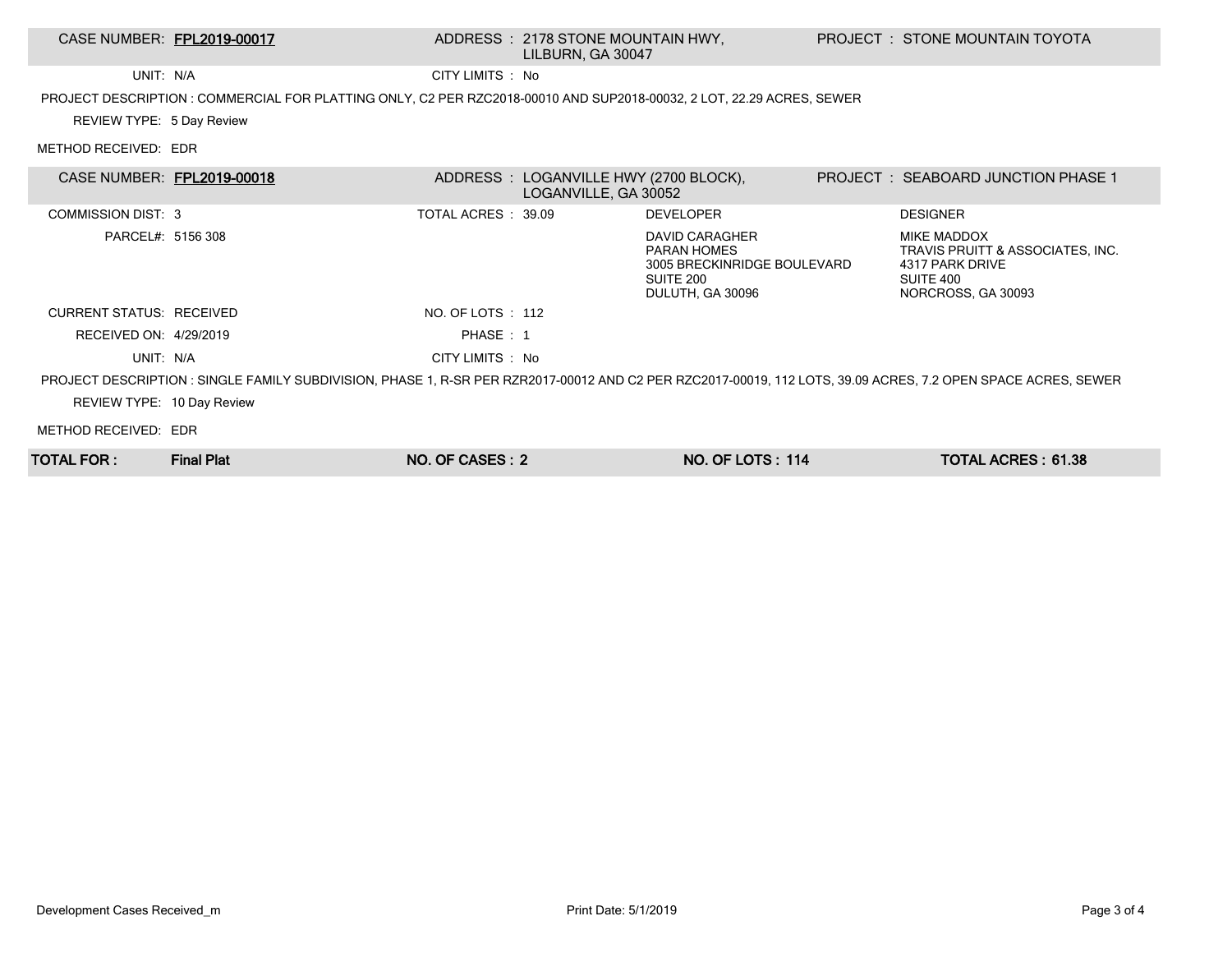|                                 | <b>Subdivision Development Permit</b>                                                                                      |                     |                         |                                                                                                |                                                                                                                 |  |
|---------------------------------|----------------------------------------------------------------------------------------------------------------------------|---------------------|-------------------------|------------------------------------------------------------------------------------------------|-----------------------------------------------------------------------------------------------------------------|--|
| CASE NUMBER: SDP2019-00021      |                                                                                                                            |                     | <b>BUFORD, GA 30519</b> | ADDRESS : SOUTH PUCKETT RD (3200 BLOCK),                                                       | PROJECT: SOUTH PUCKETT ROAD TRACT                                                                               |  |
| <b>COMMISSION DIST: 4</b>       |                                                                                                                            | TOTAL ACRES : 27.70 |                         | <b>DEVELOPER</b>                                                                               | <b>DESIGNER</b>                                                                                                 |  |
| PARCEL#: 7182 045               |                                                                                                                            |                     |                         | <b>BRYAN ASHWORTH</b><br>ASHTON COMMUNITIES, LLC<br><b>155 SLATE DRIVE</b><br>BUFORD, GA 30518 | <b>JOHN NICOL</b><br><b>BLUE LANDWORKS, LLC</b><br>4019 WEST BROAD STREET<br>SUITE M230<br>SUGAR HILL, GA 30518 |  |
| <b>CURRENT STATUS: RECEIVED</b> |                                                                                                                            | NO. OF LOTS : 106   |                         |                                                                                                |                                                                                                                 |  |
| RECEIVED ON: 4/30/2019          |                                                                                                                            | PHASE: NA           |                         |                                                                                                |                                                                                                                 |  |
| UNIT: N/A                       |                                                                                                                            | CITY LIMITS : No    |                         |                                                                                                |                                                                                                                 |  |
|                                 | PROJECT DESCRIPTION : SINGLE FAMILY SUBDIVISION, TND PER RZR2018-00019, 106 LOTS, 27.70 ACRES, 23.4 DISTURBED ACRES, SEWER |                     |                         |                                                                                                |                                                                                                                 |  |
| REVIEW TYPE: 5 Day Review       |                                                                                                                            |                     |                         |                                                                                                |                                                                                                                 |  |
| METHOD RECEIVED: EDR            |                                                                                                                            |                     |                         |                                                                                                |                                                                                                                 |  |
| TOTAL FOR :                     | <b>Subdivision Development</b><br>Permit                                                                                   | NO. OF CASES: 1     |                         | <b>NO. OF LOTS: 106</b>                                                                        | <b>TOTAL ACRES: 27.70</b>                                                                                       |  |
|                                 |                                                                                                                            |                     |                         |                                                                                                |                                                                                                                 |  |
| <b>GRAND TOTALS</b>             |                                                                                                                            | NO. OF CASES: 7     |                         | <b>NO. OF LOTS: 220</b>                                                                        | TOTAL ACRES: 127.09                                                                                             |  |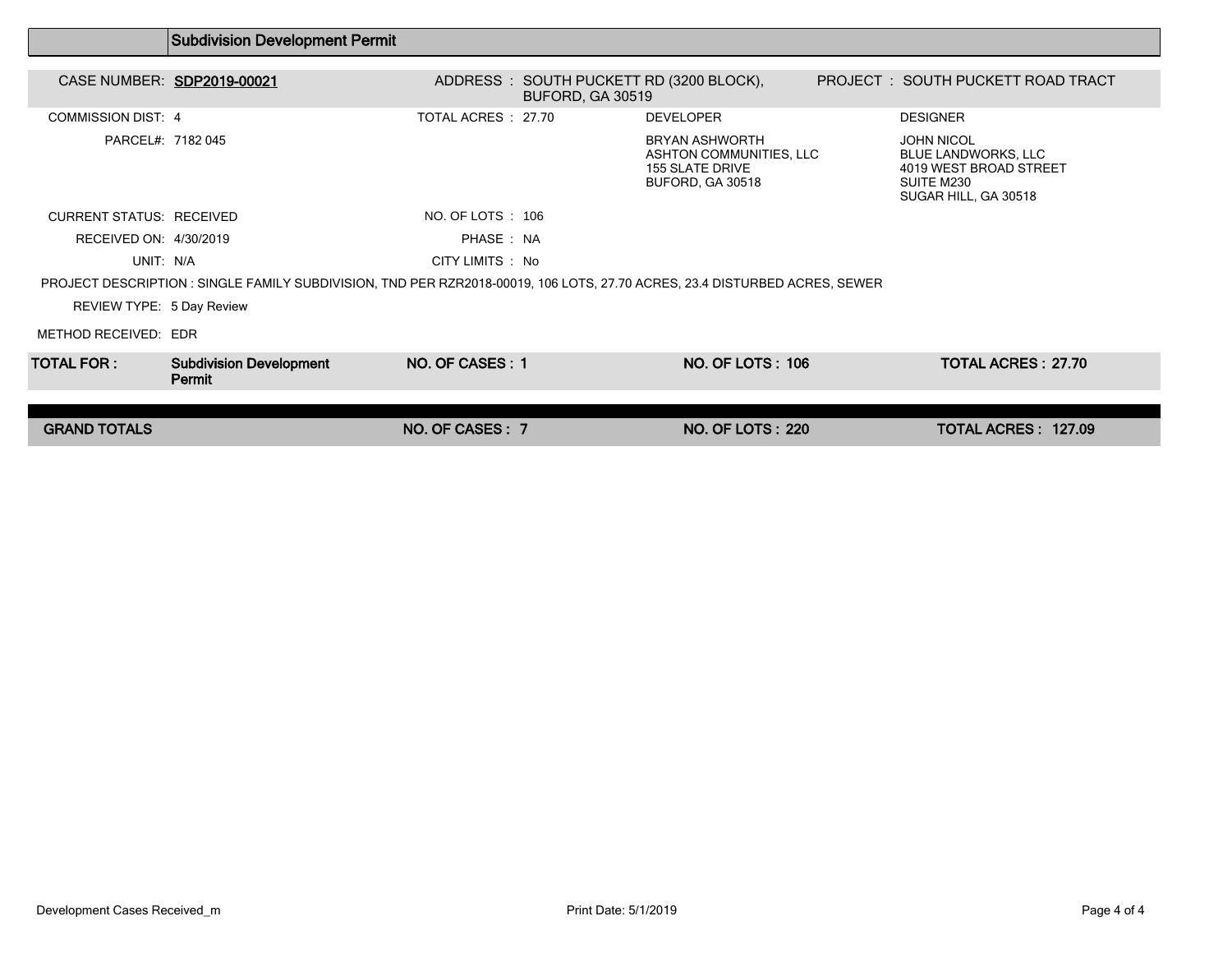

## Gwinnett County Department of Planning & Development

From 4/24/2019 to 4/30/2019

| Gwinnett |  |  |  |
|----------|--|--|--|
|          |  |  |  |

|                                 | <b>Commercial Development Permit</b>                                                                                                                  |                   |                                               |                                                                                                   |                                                                                                                                                                |
|---------------------------------|-------------------------------------------------------------------------------------------------------------------------------------------------------|-------------------|-----------------------------------------------|---------------------------------------------------------------------------------------------------|----------------------------------------------------------------------------------------------------------------------------------------------------------------|
|                                 | CASE NUMBER: CDP2019-00095                                                                                                                            |                   | GA 30097                                      | ADDRESS: 3980 ROGERS BRIDGE RD, DULUTH,                                                           | PROJECT: SUGARLOAF MEDICAL PLAZA II                                                                                                                            |
| <b>COMMISSION DIST: 1</b>       |                                                                                                                                                       | TOTAL ACRES: 1.00 |                                               | <b>DEVELOPER</b>                                                                                  | <b>DESIGNER</b>                                                                                                                                                |
| PARCEL#: 7243 544               |                                                                                                                                                       |                   |                                               | DR. RAJAE JANHO<br>SUGARLOAF MEDICAL PLAZA, LLC<br>2407 GRACEHAVEN WAY<br>LAWRENCEVILLE, GA 30043 | JON AMSBERRY, PE<br>DEAS CONSTRUCTION, INC.<br>P.O. BOX 1556<br>LOGANVILLE, GA 30052                                                                           |
| <b>CURRENT STATUS: RECEIVED</b> |                                                                                                                                                       | NO. OF LOTS : N/A |                                               |                                                                                                   |                                                                                                                                                                |
| RECEIVED ON: 4/24/2019          |                                                                                                                                                       | PHASE: NA         |                                               |                                                                                                   |                                                                                                                                                                |
| UNIT: N/A                       |                                                                                                                                                       | CITY LIMITS : Yes |                                               |                                                                                                   |                                                                                                                                                                |
|                                 |                                                                                                                                                       |                   |                                               |                                                                                                   | PROJECT DESCRIPTION : CITY OF DULUTH, SUGARLOAF MEDICAL PLAZA II, C-2, NEW 6,100 SQ FT, 1 STORY, 1.0 ACRES, 0.7 DISTURBED ACRES, 175 NEW PARKING SPACES, SEWER |
| REVIEW TYPE: 10 Day Review      |                                                                                                                                                       |                   |                                               |                                                                                                   |                                                                                                                                                                |
| METHOD RECEIVED: EDR            |                                                                                                                                                       |                   |                                               |                                                                                                   |                                                                                                                                                                |
|                                 | CASE NUMBER: CDP2019-00096                                                                                                                            |                   | ADDRESS: 343 BUFORD HWY, SUWANEE, GA<br>30024 |                                                                                                   | <b>PROJECT : CITY OF SUWANEE MUNICIPAL</b><br><b>COURTHOUSE EXPANSION</b>                                                                                      |
| <b>COMMISSION DIST: 1</b>       |                                                                                                                                                       | TOTAL ACRES: 1.76 |                                               | <b>DEVELOPER</b>                                                                                  | <b>DESIGNER</b>                                                                                                                                                |
| PARCEL#: 7236 017               |                                                                                                                                                       |                   |                                               | <b>MARTY ALLEN</b><br><b>CITY OF SUWANEE</b><br>330 TOWN CENTER AVENUE<br>SUWANEE, GA 30024       | <b>LARRY GENN</b><br><b>CLARK PATTERSON LEE</b><br>3011 SUTTON GATE DRUVE<br>SUITE 130<br>SUWANEE, GA 30024                                                    |
| <b>CURRENT STATUS: RECEIVED</b> |                                                                                                                                                       | NO. OF LOTS : N/A |                                               |                                                                                                   |                                                                                                                                                                |
| RECEIVED ON: 4/24/2019          |                                                                                                                                                       | PHASE: NA         |                                               |                                                                                                   |                                                                                                                                                                |
| UNIT: N/A                       |                                                                                                                                                       | CITY LIMITS : Yes |                                               |                                                                                                   |                                                                                                                                                                |
|                                 | PROJECT DESCRIPTION : CITY OF SUWANEE, MUNICIPAL COURTHOUSE EXPANSION, O-I AND C-2, NEW 3,000 SQ FT, 2 STORY, 1.76 ACRES, 0.95 DISTURBED ACRES, SEWER |                   |                                               |                                                                                                   |                                                                                                                                                                |
| REVIEW TYPE: 10 Day Review      |                                                                                                                                                       |                   |                                               |                                                                                                   |                                                                                                                                                                |
| METHOD RECEIVED: EDR            |                                                                                                                                                       |                   |                                               |                                                                                                   |                                                                                                                                                                |
| <b>TOTAL FOR:</b>               | <b>Commercial Development</b><br>Permit                                                                                                               | NO. OF CASES: 2   |                                               | NO. OF LOTS: 0                                                                                    | <b>TOTAL ACRES: 2.76</b>                                                                                                                                       |